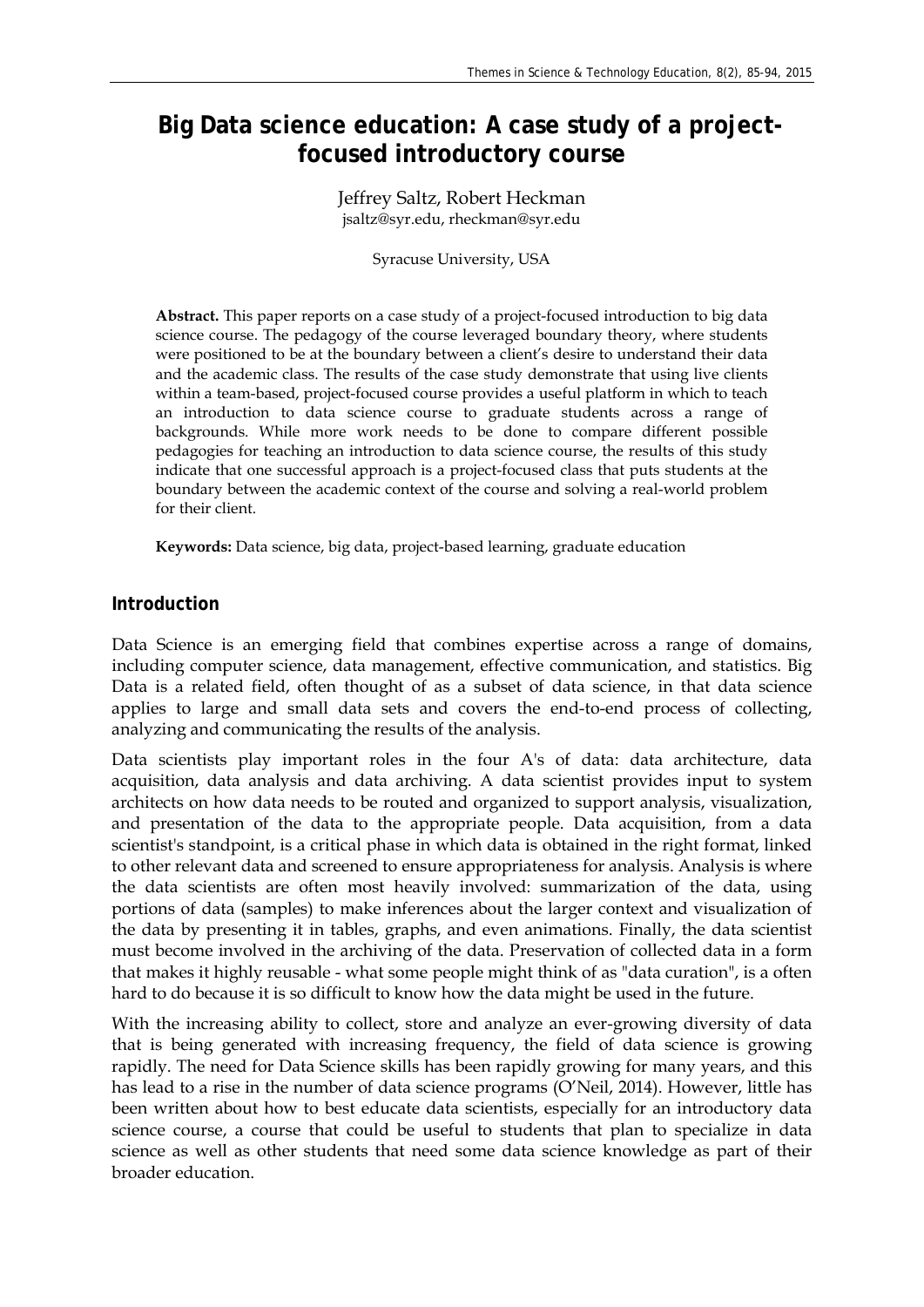The purpose of this case study is to explore the viability of doing real-world projects within an introduction to data science course. While it has been well documented that there is tremendous value in having students do real-world projects, the viability of doing such real world projects has not been explored within a data science context. Hence, this paper seeks to address the following research questions:

RQ 1: Could students, with diverse educational backgrounds, succeed in a project-focused introduction to data science class?

RQ 1a: Could students with more advanced technical knowledge (ex. advanced statistics, visualization) learn a significant amount during the semester while other students, with minimal background, were able to learn the foundational concepts of applied data science?

RQ 1b: Could students learn enough during the semester to work on real-world problems and deliver real value to their clients (or would the problem need to be simplified into a "toy example")?

RQ 1c: Would clients find the student projects of value?

#### **Previous Research**

Two areas of research are relevant to the development and analysis of a data science course. While there is not much published on teaching data science or big data, we first explore this area of research. An additional area to explore is on experiential learning and boundary theory, which helps explain the value of doing real consulting projects.

### *Data Science Courses*

There are many data science courses, and in fact, a growing number of data science programs to educate future data scientists (O'Neil, 2014). Adding to this demand is that fact that many disciplines, such as statistics, realize the importance of including data science concepts (Hardin, 2014). However, there has been little research reported on how to teach best an introduction to data science course (Mellody, 2014). Perhaps the closest topic is the description of the data science processes required for one to do data science. For example, Jagadish (2014) described a process that includes acquisition, information extraction and cleaning, data integration, modeling, analysis, interpretation, and deployment. Guo (2013) approached the problem from a slightly different perspective and provided a Data Science Workflow framework. However, even these have focused more on describing what data science was, and not how a team should do a data science project (Saltz, 2015).

There are also several books on data science, written by faculty members, which can be used as possible textbooks for an introduction to data science. These books, such as Stanton's freeware book (Stanton, 2013), typically cover the technical details about how to do data science, not what is the best pedagogy to be used to teach the course. In fact, there has been very little reported on the effectiveness of how to teach a face-to-face introduction to data science course.

#### *Boundary Learning via Projects*

There has been significant research demonstrating the value in having students do realworld projects. For example, within computer science, it has been well documented that there is much to gain by using real-world, live projects (Grisham et al., 2006; Tan & Phillips, 2005; Saltz, Serva & Heckman, 2013). Within a data science context, we define a live, realworld project as those that serve a real client, with a real problem, where students work with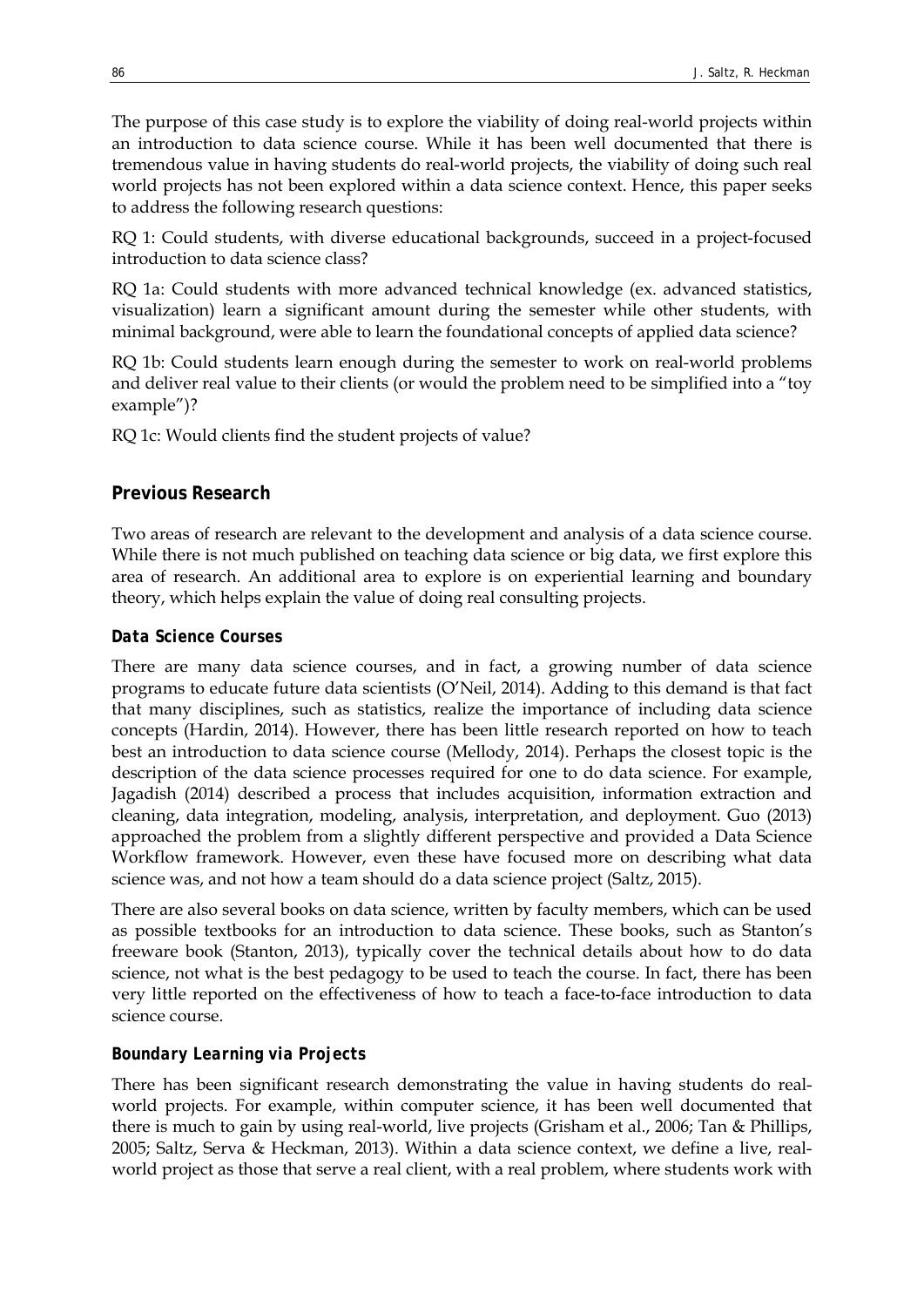real datasets (perhaps masked to maintain confidentiality). As compared to more general computer science courses, there has been little documented in terms of the viability of such projects within a data science course. In fact, the use of live real-world projects has always come with a variety of challenges including supporting the project once it is complete, providing secure and safe access to large data sets, adjusting live client expectations, and limiting the scope of a project to the context of a single term and within the learning outcomes.

As one way to understand the learning opportunity provided by our real-world client engagements, we turn to a learning theory that focuses on the learning potential created by the boundaries between and within organizations – in our situation, the boundary between school and the client's organization. Within an academic context, this type of boundary spanning can be created via the establishment of an industry-academic collaboration (Kingma, 2011). Specifically, scholars have observed that boundaries carry learning potential and that boundary crossing and boundary spanning are activities that are conductive to the construction of new knowledge (Heckman, Oserlund & Saltz, 2015).

This idea has been derived from the rapidly growing literature on knowledge sharing across boundaries in organizational and community contexts. Some researchers have examined how learning can leverage boundaries. For example, Akkerman and Bakker define a boundary as a "sociocultural difference leading to a discontinuity in action or interaction" (Akkerman & Bakker, 2011, p. 133). Such situations create opportunities for learning because existing ways to describe knowledge often are not effective in the new situation. The simultaneous coexistence of difference and similarity allows for the creation of useful artifacts that carry meaning on either side of a boundary and can be shared between them, and this artifact plays a pivotal role in learning (Heckman, Oserlund & Saltz, 2015).

Researchers have begun to explore how industry-academia boundaries can be leveraged to facilitate professional growth. Harreveld and Singh (2009) noted the importance of how to think about learning when crossing the boundary between work and school. However, as Eraut (2004) notes, the intentional facilitation of boundary spanning between school and work has largely been absent, and for that reason, the full learning potential of boundaryspanning remains unrealized (Heckman, Oserlund & Saltz, 2015).

Specifically, the way people in a work context do their work, talk about, and conceive problems differ from an academic context. At the boundary between academic work and "work work", participants do not simply convert and transfer their knowledge into a different form understandable to people in a different group. In other words, their knowledge is not merely a mental (cognitive) capacity or resource to transfer but something that must be truly internalized. An emphasis on boundary spanning calls for a practicebased approach to learning. In this approach, knowledge is not treated as a thing or possession stuffed into people's brains but an ability rooted in social practices. Only through the genuine engagement in organizational practices do participants learn how to act knowledgably in a given context (Suchman, 2007). Learning involves changes in how people are present in a broad array of arrangements, some mental, some material, and some organizational. Learning takes place not only as legitimate peripheral participation in one community but as mastery of relationships to many communities.

### *Applying Boundary Learning to a Data Science Course*

The use of boundary spanning is particularly useful for data science, since data science is not just about how to do a certain technique, but rather, about the end-to-end process of analyzing data. Within a project-focused class, the boundaries could be between the organization (the "client") and the faculty member teaching the course. For example, as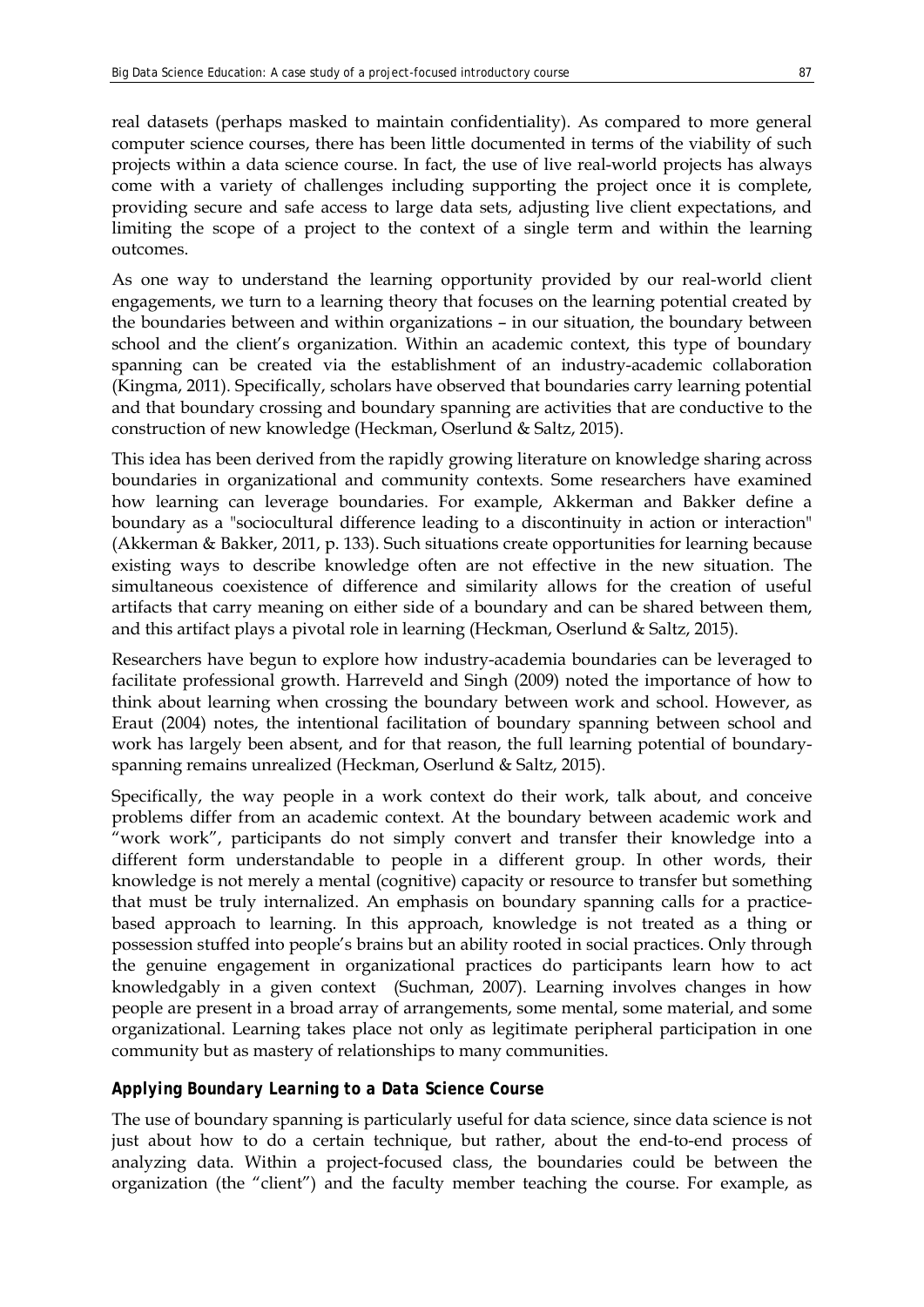students work on their project, they will get advice from the faculty member (on one side of the boundary) as well as requested actions from the client (on the other side of the boundary). This tension, created because the requests are sometimes conflicting, enables students to be able to internalize and think through the issues – and most importantly, integrate their learning to determine the best path forward.

# **Methods**

This paper reports on a case study of an introduction to data science course, called "applied data science." The face-to-face course provides an overview of data science, as well as the opportunity to use a popular open-source data science tool, the "R" open-source statistical analysis and visualization system. R is reckoned by many to be the most popular choice among data analysts worldwide; having knowledge and skill in using it is considered a valuable and marketable job skill for most data scientists.

A mixed-methods action research approach was used to evaluate the perceived usefulness of the project-focused course. Mixed methods allow for a triangulation of data, helping to explain the data more fully by providing insight into complex human behavior (Cohen, Manion, & Morrison, 2011).

## *Data Capture and Analysis*

This study used student surveys, as well as interviews, which were conducted with some of the students in order to obtain a better understanding of student experiences. In addition, to gain insight into the amount of knowledge acquired by the students, feedback on the project's usefulness was collected from the clients via semi-structured interviews. Finally, faculty observations were also used to evaluate the effectiveness of the class.

As this analysis included only one class, with a correspondingly small number of surveys and interviews, the results were analyzed by comparing answers from the interviews and surveys.

# *Course Overview*

The course, Applied Data Science, was an introduced to the fundamentals of data science. The focus of the course was to enable the students to understand the full life cycle of how to do data science (i.e. it was not just about how to implement an advanced analytics technique). The course included applied examples of data collection, processing, transformation, management, and analysis. Students also became knowledgeable about the broader issues relating to leveraging both data analytics and data visualization to answer real-world data challenges. Most importantly, the course was different from most of the introduction to data science courses in its focus on experiential learning. In other words, even though this was each student's first data science course, the students did a "capstone like" project with a real client.

# *Course Participants*

Since this was a pilot course (the University has offered this course for many years, but this was the first time it was being offered in a team-based project focused manner), the course was limited to 16 students, with 15 graduate students and one undergraduate student. The academic background of the students varied greatly. For example, one graduate student was in a linguistics program, with this course being the first "technical data" course the student had taken. Another example of a student with minimal background was the one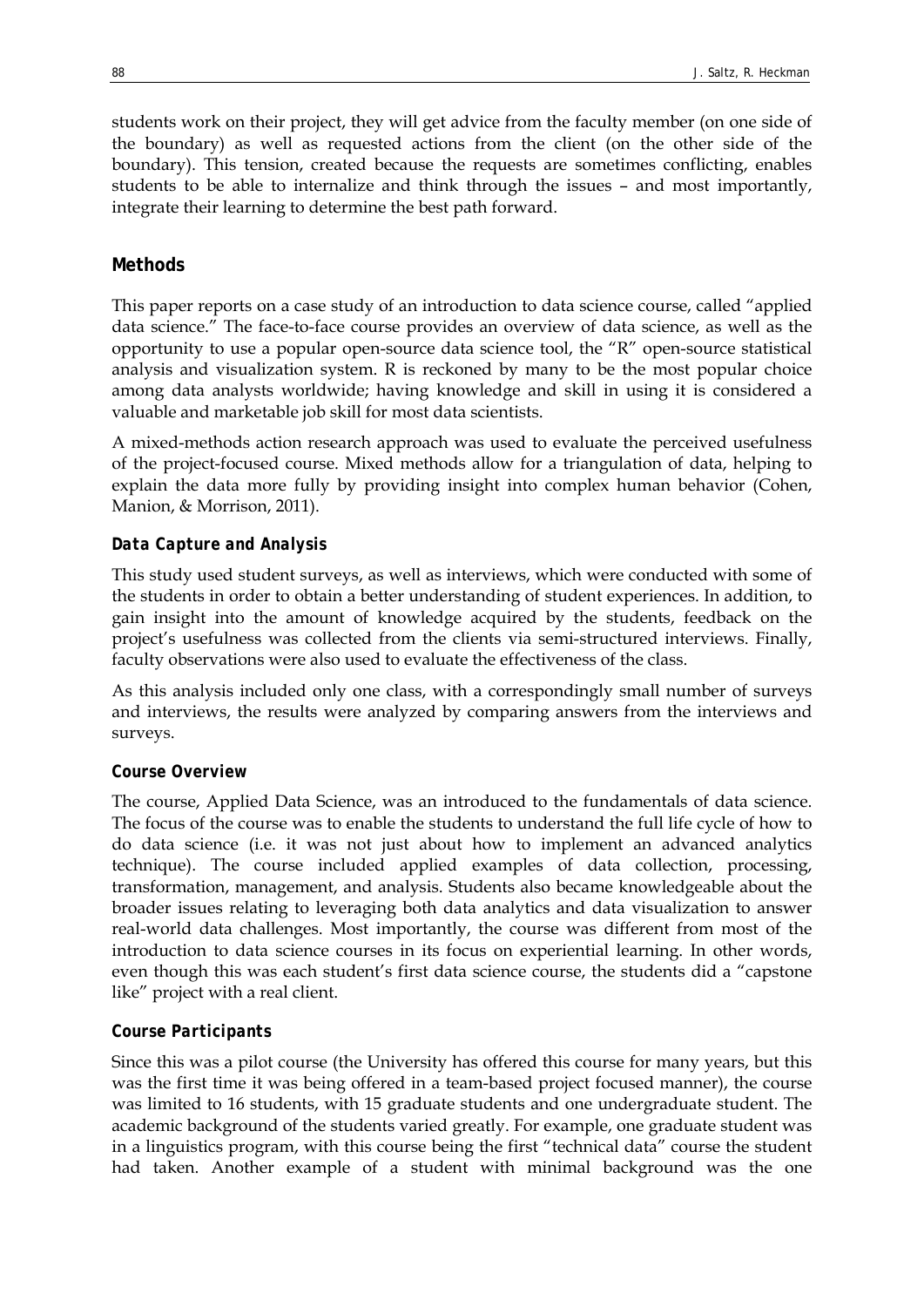undergraduate student who was majoring in information management and had minimal preparation for a data science course. At the other end of the spectrum, one of the students had significant experience in statistics, and other one had extensive knowledge on visualization.

# *Course Goals – Learning Objectives*

First and foremost, the primary goal of this course was to enable a broad base of students to get a foundational understanding of "how to do" data science. In other words, there were no perquisites for the course and students with any background should have been able to take and benefit from the course. This meant that the course should be of value and interest to students with statistics, analytical and/or a programming background, as well as students with minimal experience in any related data science domain. In addition to providing the foundational concepts of applied data science, there was a second goal of increasing the student's ability to understand the value of data science to industry and not-for-profit organizations. Finally, the third goal was to increase the students' desire to "do data science". Specifically, with respect to learning outcomes, at the end of the course, students were expected to be able to:

- Identify a problem and the data needed for addressing the problem
- Perform basic computational scripting using R and other optional tools. R is one of the *de facto* tools commonly used to do data science (via programming and scripting). Hence, ensuring students did R programming provided the technical depth to the course.
- Transform data through processing, linking, aggregation, summarization, and searching
- Organize and manage data at various stages of a project lifecycle
- Determine appropriate techniques for analyzing data
- Be effective in communicating the results to decision makers and other non-technical people that potentially were not experts in data science (and hence, students needed to be able to explain the results "in plain English").

# *Structure of class*

As previously noted, the students in the course had a range of backgrounds, including some of them with a background in statistics, visualization, or programming, while others in less technical fields such as linguistics and information management. Hence, students were placed into teams, with an attempt to mix experience and expertise (so each team had a range of experience/expertise). The face-to-face class met weekly throughout the semester. Approximately half the course was structured to enable students to gain the knowledge required for the client project. In effect, students were given the necessary foundational knowledge within the first seven weeks of the course, and then for the next seven weeks, they focused on solving their client's data challenge. As such, an essential component of the class was that students worked in teams on real data problems posed by an organization. It is important to note that students continued to learn new data science concepts during the second part of the semester, but in a less structured manner. The results of the data analysis were presented to the client organizations at the end of the semester.

Two student teams were assigned to each client (two large organizations, one public sector, and one private sector). This enabled the sharing of ideas across teams as well as helping to ensure the client would get something useful at the end of the semester. The student projects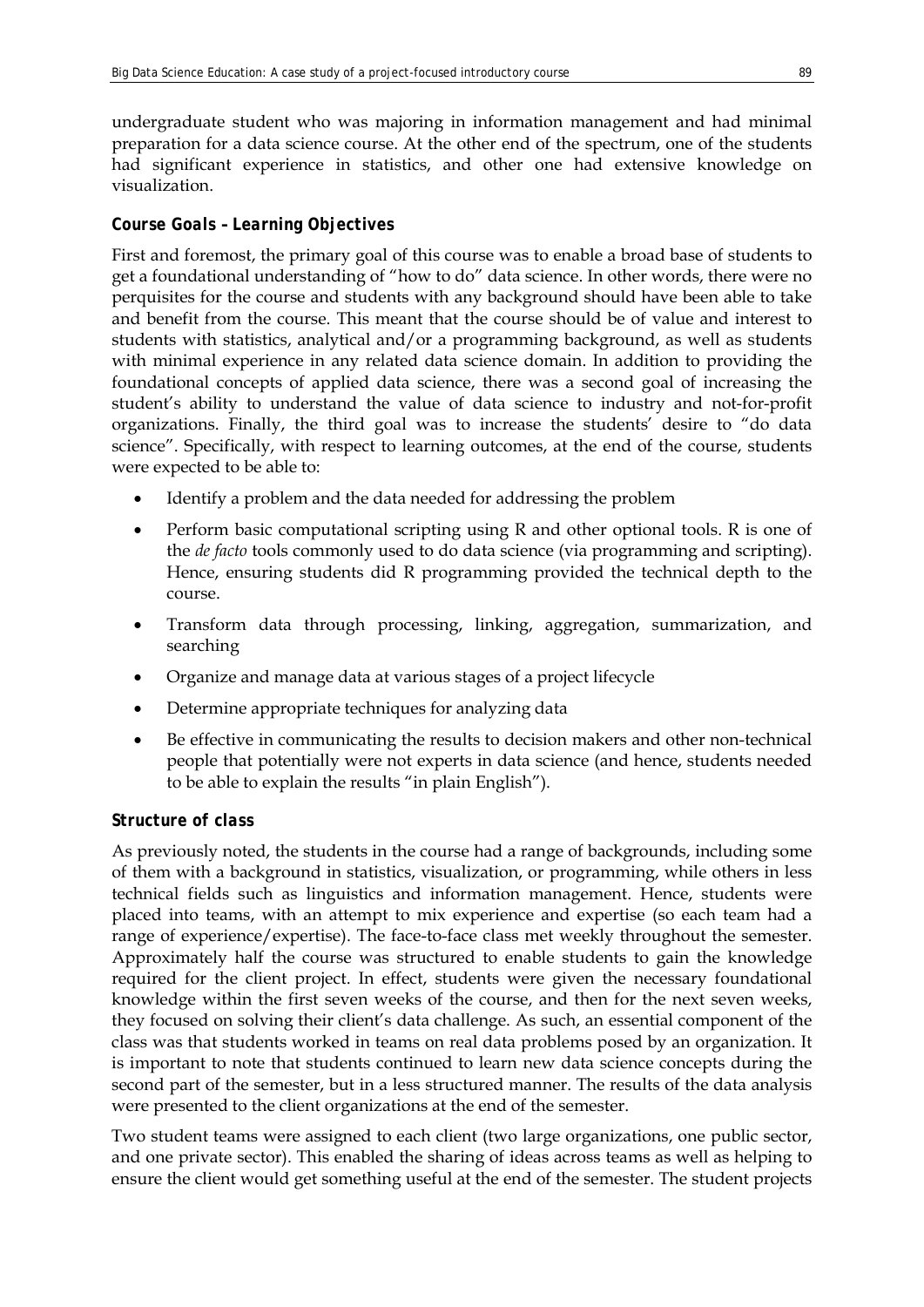were modeled like a consulting engagement. Each client provided data for a real problem, as well as one or more domain experts to help explain the data, the problem to be solved and the business context (ex. challenges, standard metrics used). Students talked with the domain experts to understand the data and desired analysis.

Students followed a data science process methodology that has been found to be used in industry (Saltz & Shamshurin, 2015). This process was explained to the students at the beginning of the course (Figure 1). Briefly, the methodology focuses on the end-to-end process needed to do a data science project. The *preparation* phase focuses on the initial work that needs to be done to understand the domain of interest as well as collect the data that might be useful for analysis. A key focus of this phase is to enable a broad understanding, across all interested people working on the project, of the goal of the effort and the data that would be useful within the analysis of the project. Next, the *analysis* phase is an iterative process that provides for an incrementally better understanding of the data. The skills required to do the analysis typically include a combination of computer programming, statistics and the use of information visualization techniques. Finally, the last phase is *dissemination*, which focuses on enabling the results to be released to a broader community. Of particular importance was the focus on iterative analysis that was shared across student teams (to get feedback and suggestions) and, as previously mentioned, the focus on explaining the results via a final presentation and report to the client.

# **Findings**

As previously mentioned, the evaluation of this case study was driven via feedback from the clients who provided the projects, survey results from the students who took the course and faculty observations via field notes and reflection after course completion.

# *Project Usefulness*

Feedback from clients was one method used to understand the level of knowledge students were able to obtain from the course, in that the students had to use the knowledge in doing their projects. Hence, a key point of evaluation of student outcomes was the final project, specifically, would the students have enough knowledge such that the projects be of value to the organizations that provided the data. Based on comments from the clients for the course projects, the answer to that question was clearly yes. In fact, the organizations valued the results so much that they explicitly asked for the "code" that was used to analyze the data (so that others, within their organization, could do additional analysis).



**Figure 1. Data science life cycle**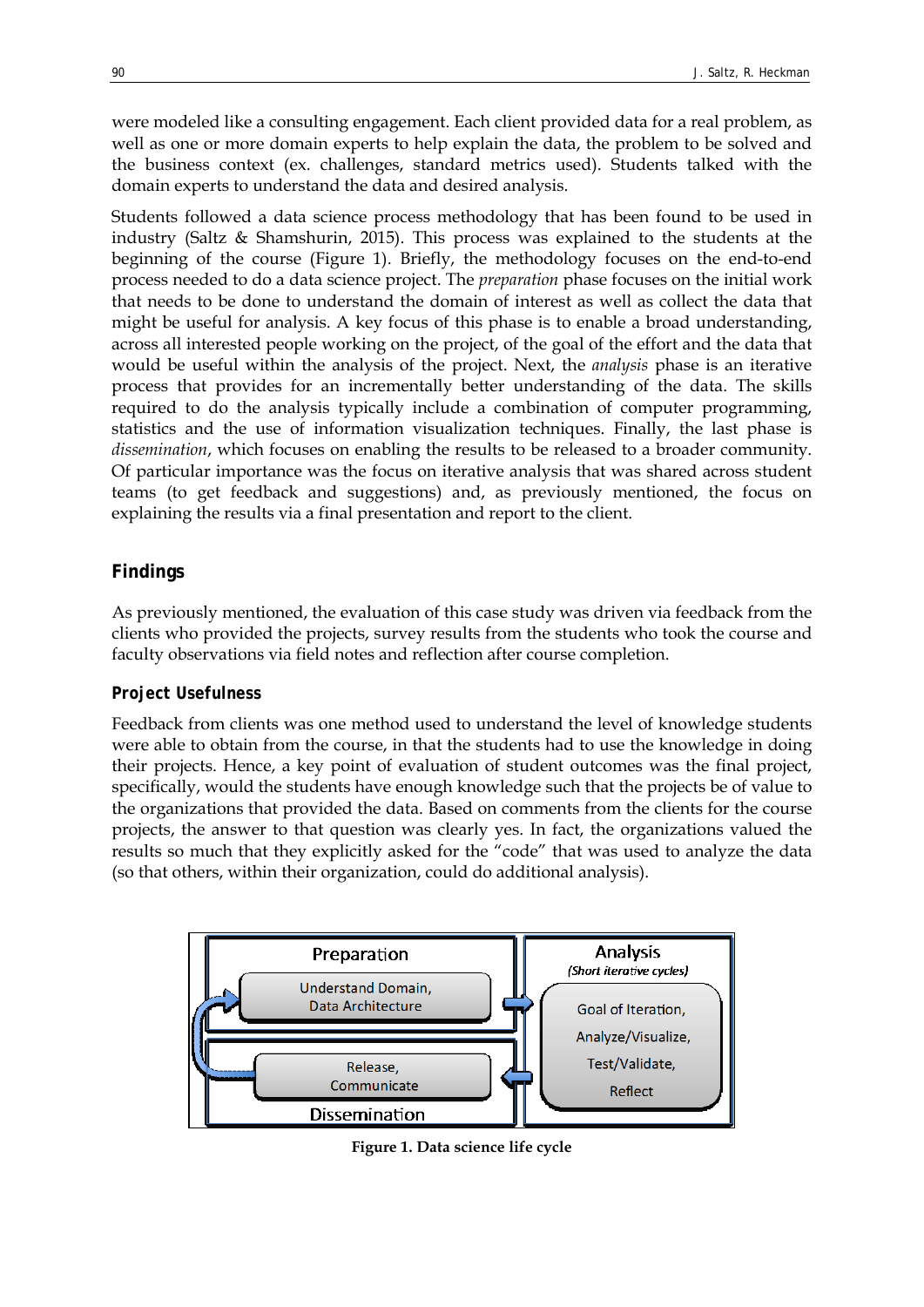## *Student Surveys*

A key focus of our quantitative analysis was the student surveys. In those surveys, 100% of the students agreed with the statement "this course stimulated critical thinking." In addition, 100% of the students also agreed that the course "provided new viewpoints" of insight. Finally, 92% of the students felt that the course "provided an intellectual challenge." These findings confirm that the students were engaged and used higher level thinking to work through their challenges.

From a qualitative perspective, students reported that they enjoyed the class, even though they thought they worked harder in this class than most other classes. A comment typical of student thinking was that "I gained a lot out of the experience and am very grateful for it." An example of a student's realization of their critical thinking was that the student noted that the professor "challenged students to think outside the textbook." This critical, higherlevel thinking was due to the boundary condition created for the class project.

The fast pace of learning the material at the start of the course was a challenge for some students. However, at the same time, many students wanted to get more of the information mastered prior to the start of the project. For example, one student noted, "since the second half of the semester was spent solely on our final projects, we should have spent more time in the first half working through the book." Balancing these two contradicting needs was one of the key challenges in creating such a team-based project focused introductory course.

# *Faculty Observations*

The faculty reported, and students confirmed, that students voluntarily spent more time on this course, as compared to a traditional/standard class. In addition, there was an increase in the number of questions students asked to the faculty – both during class and outside class, via an online discussion forum. Taken together, this shows increased motivation to learn, which translated into improved student learning.

The faculty also noticed improved "softer" skills, which are often difficult to quantify. Examples of such skills included students internalizing the importance of how to communicate the results of the analysis to technical people as well as less technical managers/decision makers. Skills related to this include the ability for students to tell a client that the desired analysis is not possible with the existing data and enhanced presentation techniques (more focus on creating a coherent presentation). In addition, students also gained "client engagement skills", which included the ability to ask better questions to understand client data and the opportunity to determine what analysis might be of value to the client.

Finally, by working with real-world clients and real-world data, students were able to work through real-world data challenges such as trying to figure out the actual meaning of data attributes, how to handle missing data, attempting to determine if a data sample is bad data or just an outlier, and techniques to analyze large datasets (100GB) versus smaller, "more standard" datasets.

# **Discussion**

Doing real-world client projects had a positive impact on the class. It increased student motivation during the class as well as their interest in the field by enabling them to work on real-world challenges during the semester. The project enabled students to deliver value to organizations during their first-semester 'intro to data science' course.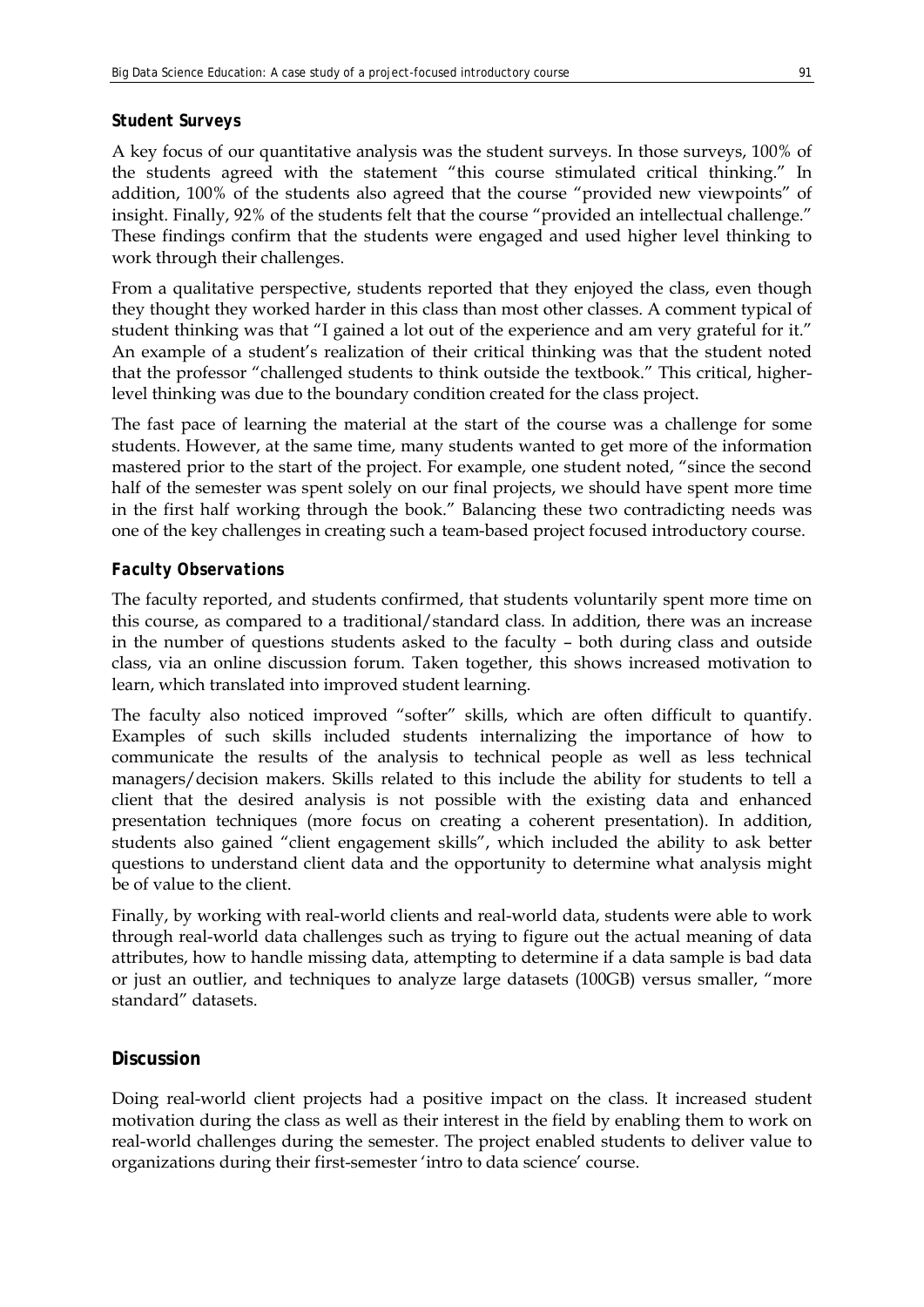However, the structure of the class, where the first half was focused on "learning the content" and the second half was focused on "doing the project" should be refined such that some of the content would be taught in the second half of the semester. However, this change will imply either more work for students or less polished results to the client (likely a combination of both).

Often, the challenge of teaching a real-world, project-based course is finding organizations willing to participate and share their data and knowledge. However, from the perspective of an organization providing the data, this experience was of significant value. The analysis provided was "free", but in reality, the project also required support time from each organization (such as to supply the data and explain the data fields). In addition to the insight provided by the students about the data supplied for the project, the organizations developed a student pipeline for hiring. In fact, one organization has already used that pipeline in their hiring of data scientists.

Finally, the concern about students with less technical background being able to keep up with the other students was, at least, in this case study, not realized. In fact, some of those students were often the most helpful in ensuring that the results were effectively communicated with minimal data science jargon, perhaps because it was easier for them to remember when they did not know the data science jargon.

## **Implications and Limitations**

The results of this case study demonstrated the positive impact of doing a project-based introduction to data science course. The group nature of the projects enabled students with diverse educational backgrounds to succeed in this introduction to data science class. Students with minimal relevant background and students with skills such as advanced statistics or visualization reported a positive experience and perceived learning, which was corroborated via faculty feedback.

Hence research question 1 (could students, with diverse educational backgrounds, succeed in a project-focused introduction to data science class?) and research questions 1a (could students with a more advanced background learn a significant amount during the semester while other students, with minimal background, also learn the foundational concepts of applied data science) were both found to have a positive answer. Furthermore, research question 1b (could students learn enough during the semester to work on real-world problems and deliver real value to their clients) and the closely related research question 1c (would clients find the students projects of value) were also clearly answered positively. Specifically, there was no in need to "dumb down" the problem (or data) to a toy example and the results were deemed of value to the clients who provided the data.

While this case study did generate positive outcomes for project-focused courses, more work needs to be done to compare better the results this project-focused course with other potential pedagogies. For example, one might compare case studies or Kaggle-like competitions with this project-focused course.

Also, this course framework will continue to be refined. Specifically, there are two important next steps resulting from this case study. First, the course will be improved, based on student and faculty feedback. Specific refinements include (a) starting the project a bit earlier in the semester and (b) continuing with "data science content" later into the semester, thereby reducing, but not eliminating, the amount of self-learning that needs to occur for students to be successful in the class. Second, more sections of this course need to be offered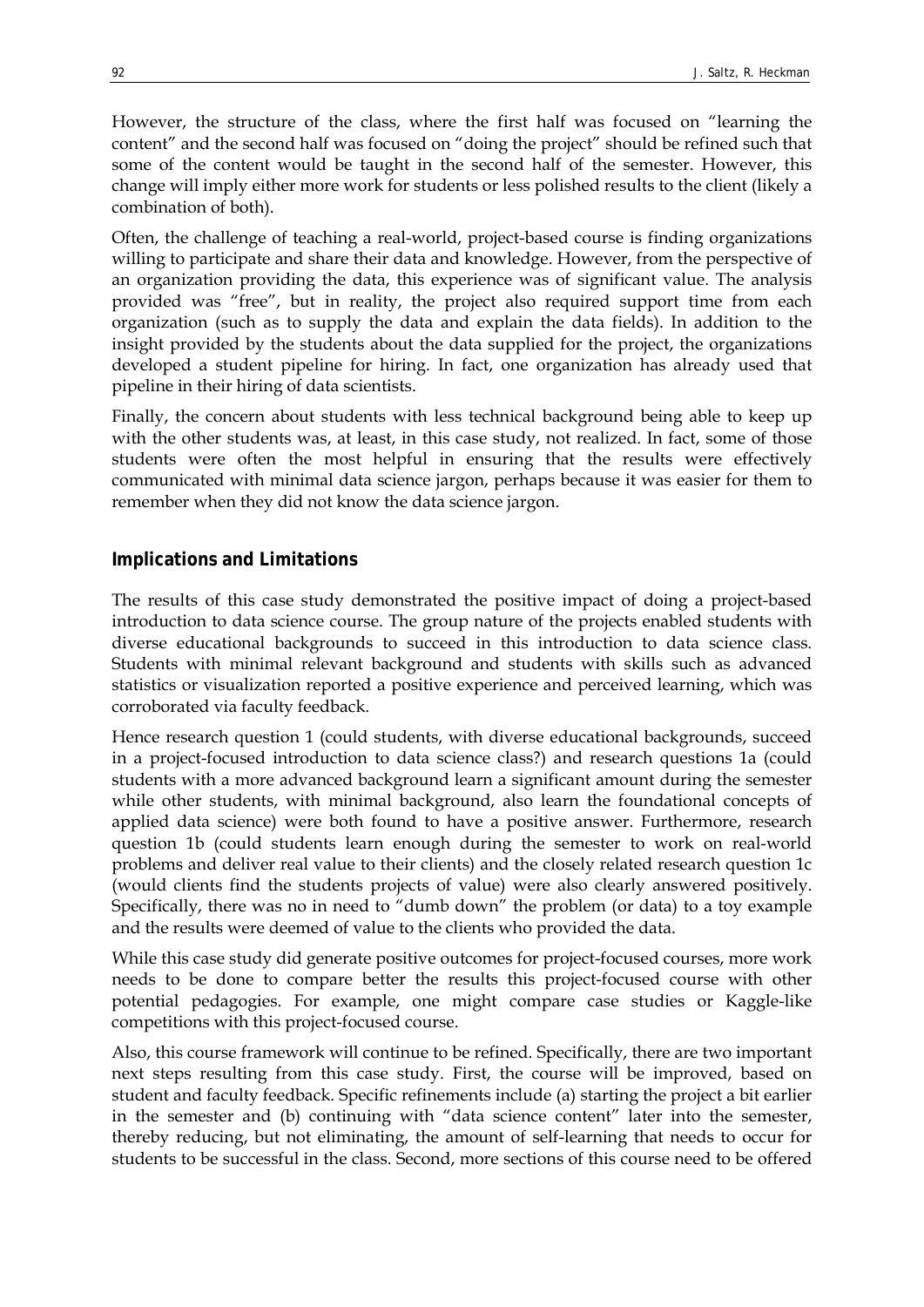and monitored, to determine if the course works well with additional students and other faculty teaching the class.

### **Conclusion**

In summary, this case study demonstrated that an introductory project-based course in data science can provide a meaningful set of skills, and that such a course might be appropriate for students across many disciplines, where data science is not the primary focus. In effect, the course provided a set of tools and knowledge that could be used within domains such as physics, engineering and the many other fields where significant data is available to be analyzed.

### **References**

- Akkerman, S. F., & Bakker, A. (2011). Boundary crossing and boundary objects. *Review of Educational Research*, 81(2), 132-169.
- Cohen, L., Manion, L., & Morrison, K. (2011). *Research methods in education*. Milton Park. Abingdon, Oxon, [England]: Routledge.
- Eraut, M. (2004). Transfer of knowledge between education and workplace settings. In H. Rainbird, A. Fuller & A. Munro (eds.), *Workplace Learning in Context* (pp. 53 - 73). London: Psychology Press.
- Grisham, P., Krasner, H., & Perry, D., (2006). Data engineering education with real-world projects, *ACM SIGCSE Bulletin*, 38(2), 64-68.
- Guo, P., (2013), Data science workflow: Overview and challenges. *Communications of the ACM.* Retrieved 30 October 2013, from [http://cacm.acm.org/blogs/blog-cacm/169199-data-science-workflow-overview-and](http://cacm.acm.org/blogs/blog-cacm/169199-data-science-workflow-overview-and-challenges/fulltext)[challenges/fulltext.](http://cacm.acm.org/blogs/blog-cacm/169199-data-science-workflow-overview-and-challenges/fulltext)
- Hardin, J., Hoerl, R., Horton, N. J., & Nolan, D. (2014). Data Science in the Statistics Curricula: Preparing Students to "Think with Data". *arXiv preprint arXiv:1410.3127*. Retrieved 30 October 2015, from [http://arxiv.org/ftp/arxiv/papers/1410/1410.3127.pdf.](http://arxiv.org/ftp/arxiv/papers/1410/1410.3127.pdf)
- Harreveld, B., & Singh, M. (2009). Contextualising learning at the education-training-work interface. *Education and Training*, 51(2), 92-107.
- Heckman, R., Østerlund, C. S., & Saltz, J. (2015). Blended learning at the boundary: Designing a new internship. *Online Learning*, 19(3), 1-17.
- Jagadish, H., Gehrke, J., Labrinidis, A., Papakonstantinou, Y., Patel, J., Ramakrishnan, R., & Shahabi, C., (2014). Big data and its technical challenges. *Communications of the ACM*, 57(7), (86-94).
- Kingma, B. (2011). *Academic entrepreneurship and community engagement*. Northampton, Maine, USA: Edward Elgar Publishing.
- Mellody, M. (2014). Training students to extract value from big data. Summary of a Workshop. *The National Academies Press, Washington DC*. Retrieved 30 October 2014, from [http://www.nap.edu/openbook.php?record\\_id=18981.](http://www.nap.edu/openbook.php?record_id=18981)
- O'Neil, M. (2014). As data proliferate, so do data-related graduate programs. *The Chronicle of Higher Education*. Retrieved 30 October 2014, fro[m http://m.chronicle.com/article/As-Data-Proliferate-So-Do/144363.](http://m.chronicle.com/article/As-Data-Proliferate-So-Do/144363)
- Saltz, J., & Shamshurin, I. (2015). Exploring the process of doing data science via an ethnographic study of a media advertising company. In H. Ho, B. C. Ooi, M. J Zaki, X. Hu, L. Haas, V. Kumar, S. Rachuri, S. Yu, M. Hui-I Hsiao, J. Li, F. Luo, S. Pyne & K. Ogan (eds.), *IEEE International Conference on Big Data* (pp. 2098-2105). USA: IEEE.
- Saltz, J. (2015). The need for new processes, methodologies and tools to support big data teams and improve big data project effectiveness. In H. Ho, B. C. Ooi, M. J Zaki, X. Hu, L. Haas, V. Kumar, S. Rachuri, S. Yu, M. Hui-I Hsiao, J. Li, F. Luo, S. Pyne & K. Ogan (eds.), *IEEE International Conference on Big Data* (pp. 2066-2071). USA: IEEE.
- Saltz, J., Serva, M., & Heckman, R. (2013). The GET immersion experience: A new model for leveraging the synergies between industry and academia. *Journal of Information Systems Education*, 24(2), 121.
- Smeby, J. C., & Vågan, A. (2008). Recontextualising professional knowledge–newly qualified nurses and physicians. *Journal of Education and Work*, 21(2), 159-173.
- Suchman, L. A. (2007). *Human-machine reconfigurations: Plans and situated actions*. Cambridge: Cambridge University Press (2nd edition).
- Stanton, J. (2013). *Introduction to Data Science (Version 3)*. Retrieved 30 October 2015, from [https://itunes.apple.com/us/book/introduction-to-data-science/id529088127?mt=13#.](https://itunes.apple.com/us/book/introduction-to-data-science/id529088127?mt=13)